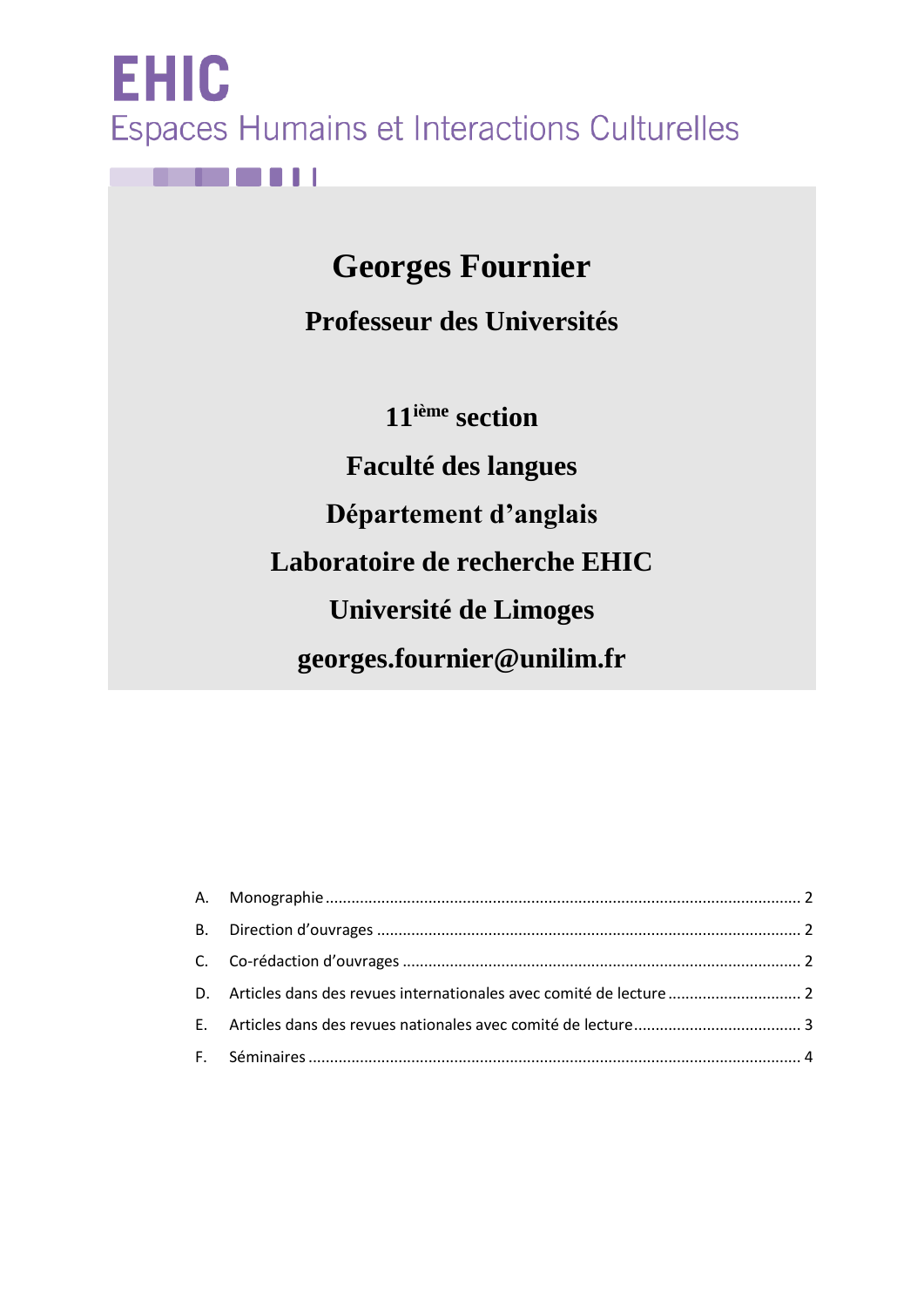

# <span id="page-1-0"></span>**A. Monographie**

*Peter Kosminsky et la télévision britannique : itinéraire d'un réalisateur engagé*, Berne, Francfort : Peter Lang Publishing Group, hiver 2019, 242 p.

## <span id="page-1-1"></span>**B. Direction d'ouvrages**

*La BBC et le service public de l'audiovisuel, 1922-1995*, Paris : Ellipses, 2020.

## <span id="page-1-2"></span>**C. Co-rédaction d'ouvrages**

Georges Fournier, Renée Dickason, *La BBC : 1922 – 1995,* Paris : Atlande, 2021.

#### <span id="page-1-3"></span>**D. Articles dans des revues internationales avec comité de lecture**

1. "Rural Landscape in Patrick Keiller's Robinson in Space and Robinson in Ruins, in Haigron David (Ed.), *The English Countryside: Representations, Identities, Mutations*, Palgrave, McMillan: Cham, 2017, pp. 115-136.

2. "Diary as Activism: The Case of the Diary of an Unknown Soldier", in Bélanger Stéphanie and Dickason Renée (Eds.), *War Memories. Commemoration, Recollections, and Writings on War*, McGill-Queen's University Press: Kingston, 2017, pp. 334-349.

3. "French Docudrama: 'Patrimony Television' and 'Embedded Biopic'"*, in* Ebbrecht-Hartmann Tobias and Paget Derek (Eds.), *Docudrama on European Television: A Selective Survey*, Basingstoke: Palgrave, 2016, pp. 109-133.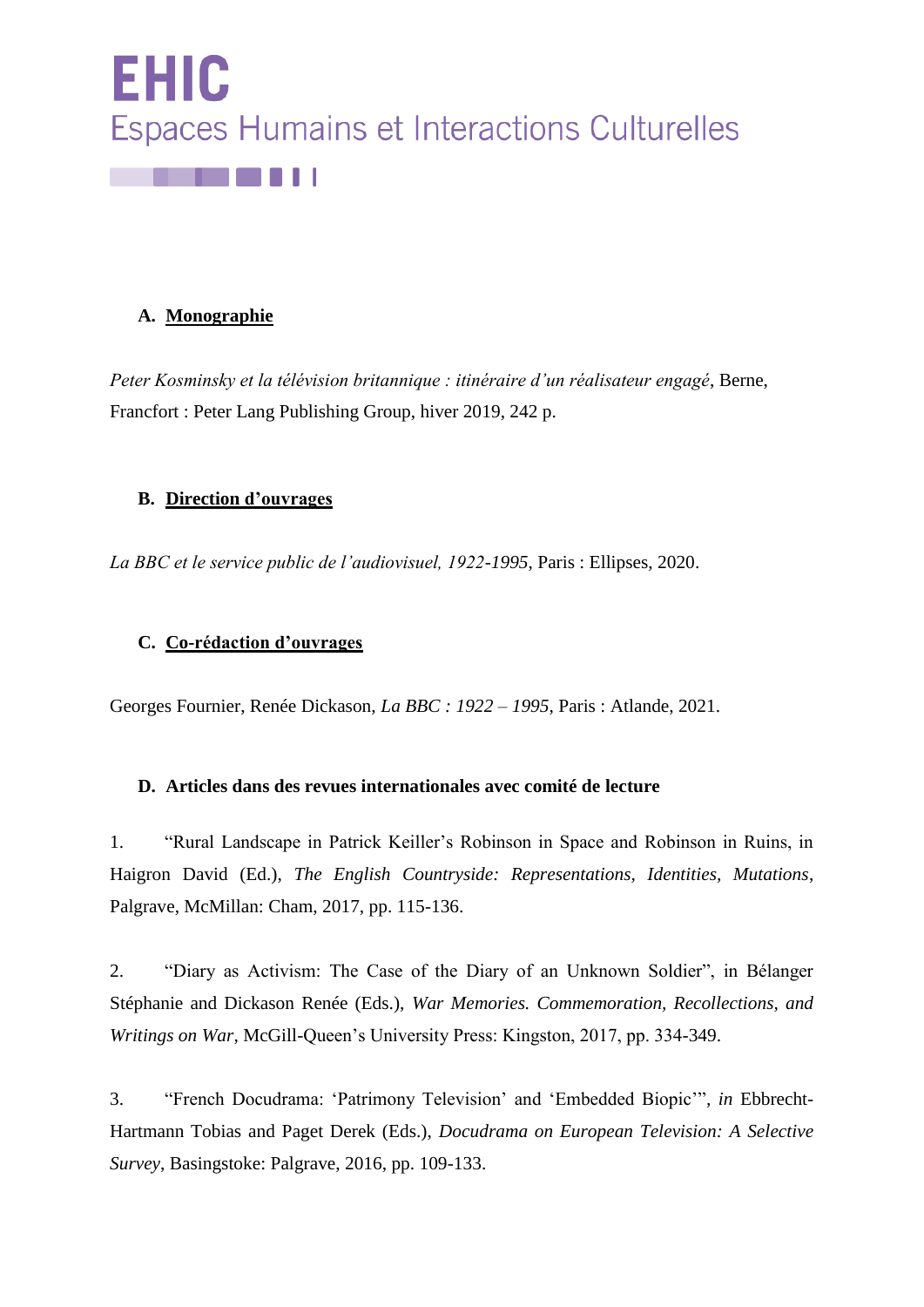# EHIC Espaces Humains et Interactions Culturelles

4. "From Documentary to Docudrama: Post-War British Television and the Social Issues of the Lower Classes", *in* Cloarec Nicole, Haigron David and Letort Delphine (Eds.), *Social Class on British and American Screens. Essays on Cinema and Television*, McFarland & Company, Inc.: Jefferson N.C., 2016, pp. 115-132.

5. "The British Docudramas of the Falklands War", *in* Rositzka Eileen and Shields Amber (Eds.)*,Conflicting Images, Contested Realities, Frames Cinema Journal*, Issue 7, Spring 2015.

<http://framescinemajournal.com/article/the-british-docudramas-of-the-falklands-war/>

6. "Place and Space in TV Fiction on Margaret Thatcher", *in* Monia O'Brien Castro (Ed.), *Margaret Thatcher in Popular Culture, GRAAT On-Line,* Issue ≠17, 2015. <http://www.graat.fr/maggie03.pdf>

# <span id="page-2-0"></span>**E. Articles dans des revues nationales avec comité de lecture**

1. ["The BBC and Disaster Films: From Education to Entertainment"](https://journals.openedition.org/inmedia/1766), *in* David Lipson et Zachary Baqué, *Documentary and Entertainment*, Revue InMedia, 2019.

2. "Naming and Labelling Documentary Fiction on British Television: No Better Way To Tell It?", *in* Delmas Catherine et Gadoin Isabelle (Eds.), *Appellation(s)/Naming, Labelling, Addressing*, CinémAction, 2017.

<http://filmjournal.org/fj4-fournier/>

3. "Committed Drama and the Dissemination of Dissent", *in* Curelly Laurent and Mullen John (Eds.), *Forms of Activism in the United Kingdom (Grassroots Activism, Culture, Media),* Revue Française de Civilisation Britannique XXII-3, 2017. <https://journals.openedition.org/rfcb/1513>